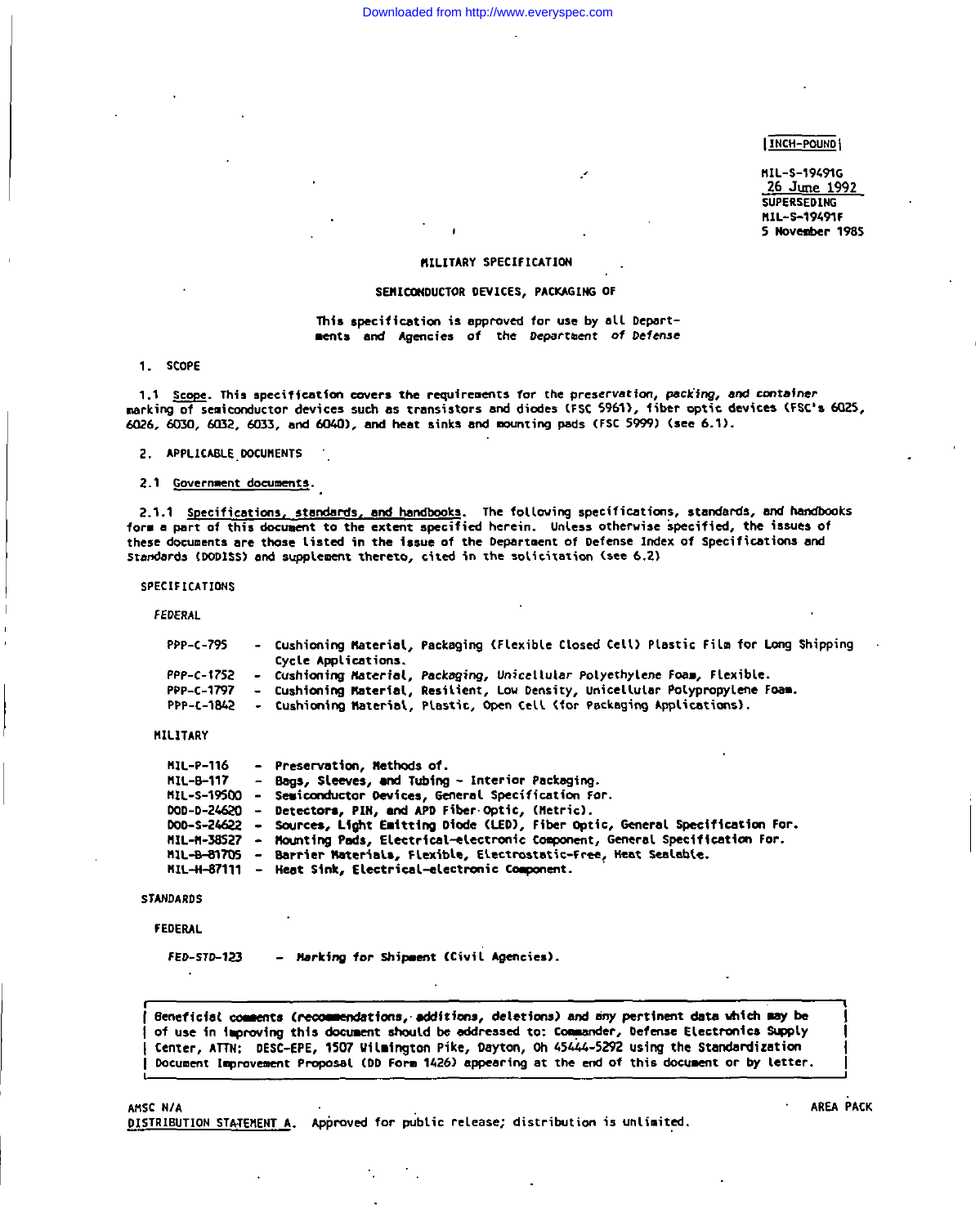H1L-S-19491G

MILITARY

| 11L-STD-129  | - Marking for Shipment and Storage.                                                                               |
|--------------|-------------------------------------------------------------------------------------------------------------------|
| 11L-STD-202  | - Test Methods for Electronic and Electrical Component Parts.                                                     |
| 11L-STD-750  | - Test Nethods for Semiconductor Devices.                                                                         |
| 11L-STD-1686 | - Electrostatic Discharge Program for Protection of Electrical and Electronic Parts,<br>Assemblies and Equipment. |
|              | MIL-STD-2073-1 - DOD Material Procedures for Development and Application of Packaging Requirements.               |
|              | HIL-STD-2073-2 - Packaging Requirement Codes.                                                                     |
|              | MIL-STD-45662 - Calibration System Requirements.                                                                  |
|              |                                                                                                                   |

**HANDBOOKS** 

MIL-HOBK-263 Electrostatic Discharge Control Handbook for Protection of Electrical and Electronic Parts, Assemblies and Equipment (Excluding Electrically Initiated Explosive Devices).

(Unless otherwise indicated, copies of federal and military specifications, standards, and handbooks are available from the Standardization Documents Order Desk, Building 40, 700 Robbins Avenue, Philadelphia, PA 19111-5094.)

2.2 Non-Government publications. The following document(s) form a part of this document to the extent specified herein. Unless otherwise specified, the issues of the documents which are DOD adopted are those listed in the issue of the DODISS cited in the solicitation. Unless otherwise specified, the issues of the documents not listed in the DODISS are the issues of the documents cited in the solicitation (see 6.2).

AMERICAN SOCIETY FOR TESTING AND MATERIALS (ASTM)

ASTM D 3953 - Flat Steel Strap and Connectors.

(Application for copies should be addressed to the American Society for Testing and Materials, 1916 Race Street, Philadelphia, PA 19103.)

(Non-Government standards and other publications are normally available from the organizations that prepare or distribute the documents. These documents also may be available in or though libraries or other informational services.)

2.3 Order of precedence. In the event of a conflict between the text of this document and the references cited herein, the text of this document takes precedence. Nothing in this document, however, supersedes applicable laws and regulations unless a specific exemption has been obtained.

3. REQUIREMENTS

#### Shipments to Government activities.  $3.1$

 $\sim$ 

3.1.1 General. The packaging terms used herein shall be in accordance with the definitions listed in MIL-STD-129, MIL-STD-1686, MIL-STD-2073-1, and MIL-HDBK-263. The following general requirements apply, as applicable, to levels A, B, and C.

3.1.1.1 Pairs and sets. Semiconductor devices furnished in pairs or sets under one national stock number (NSM) shall be unit packaged as one pair or one set, as applicable. When specified in a detail specification, matched diodes shall be packaged with a statement to that effect. Unless otherwise specified, unit of issue (e.g., each, pair, set, etc.) shall be individually unit packed.

3.1.1.2 Hardware. Hardware accompanying semiconductor devices shall be protected and enclosed within the unit pack in a sammer that will not damage the device or pack. When practical or when the semiconductor devices are not otherwise protected, the hardware should be mounted on each device.

3.1.1.3 Physical protection. Semiconductor devices and accessories shall be packaged in a manner that will ensure compliance with the applicable requirements of MIL-P-116 as well as those specified herein.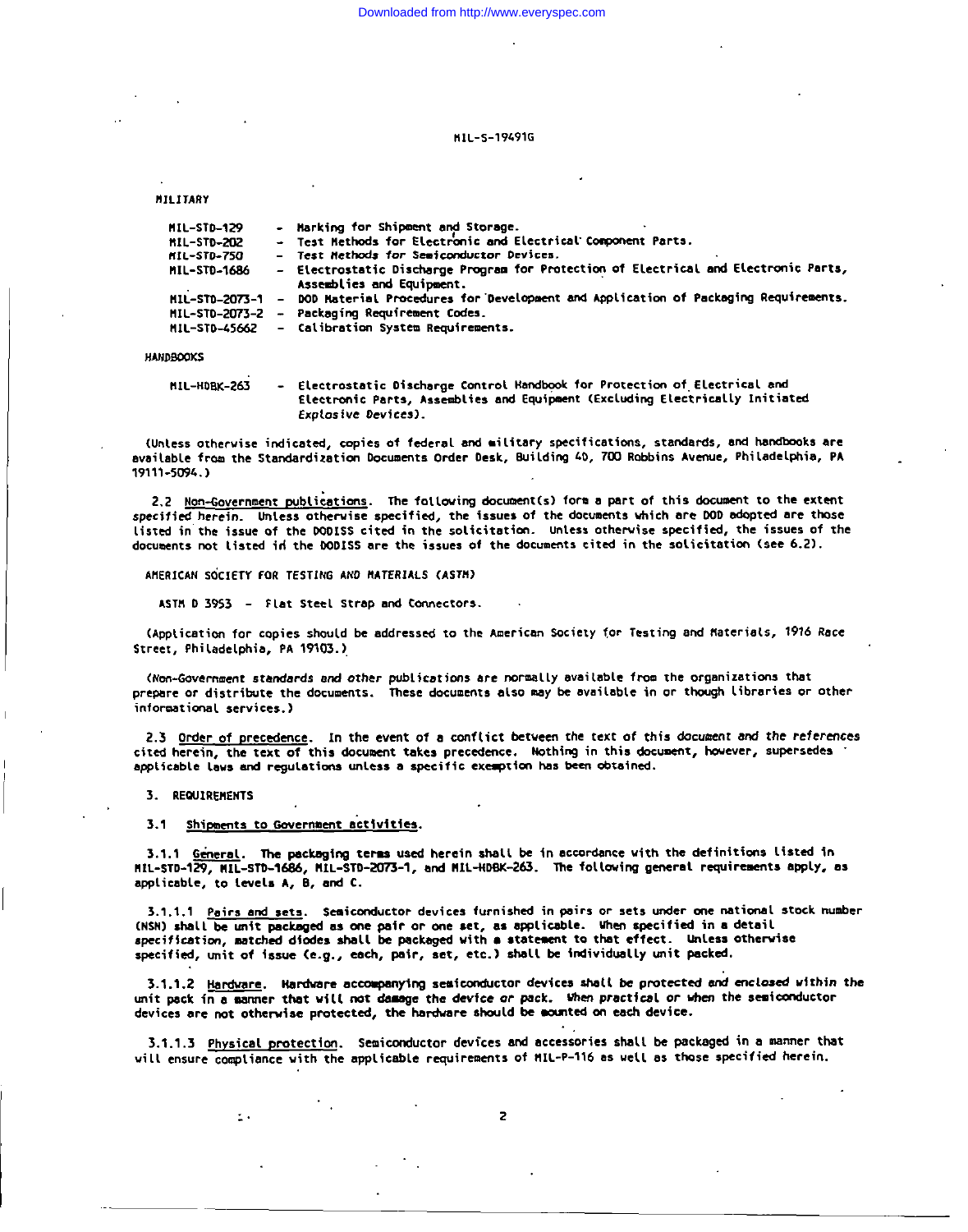#### **MTI-S-194916**

3.1.1.4 Urapping and cushioning and lead protection for semiconductor devices. Leads and terminals, excluding axial leaded devices, shall be protected by container design, die-cut inserts, vials, or noncorrosive supporting saterials or devices to prevent damage to the item or packaging. Leads or terminal shall extend outward and be maintained in a configuration as manufactured without causing undue loads or stresses capable of causing damage to the devices. Materials used to maintain item position and lead configuration shall permit item removal and replacement without bending the leads. All semiconductor devices shall be wrapped or cushioned with noncorrosive materials which shall not crumble, flake, powder, or shed. In addition, nonstatic generating materials shall be used for semiconductor devices susceptible to electric field force damage. For these susceptible devices, materials conforming to type II of HIL-B-81705 or bags conforming to HIL-B-117, type I, class A, style 2 shall be used as wraps or pouches, respectively. Alternatively, cushioning materials conforming to PPP-C-795, class 2; PPP-C-1752, type VII, class 4; PPP-C-1797, type II; or PPP-C-1842, type III may be used. Any materials used shall be in accordance with MIL-STD-2073-2, table IV for wrapping materials and table V for cushioning materials. No special protection is required for axial leaded devices that are not electrostatic discharge sensitive (ESDS).

3.1.1.5 Electrostatic and electromagnetic shielding and corrosion protection. Electrostatic and electromagnetic (as well as protection from corrosion, and contamination) shall be provided by placing the wrapped or cushioned semiconductor device in heat sealed bags fabricated with material conforming to MIL-B-117, type I, class F, style 1. For immediate use applications and for those instances where no exposure to electrostatic or electromagnetic fields are anticipated, barrier material conforming to type II of MIL-B-81705, to meet level'C protection requirements, may be used. Electrostatic and electromagnetic shielding protection shall be mandatory for all:

a. Hixer diodes (microwave diodes).

b. MOSFET transistors (insulated gate field effect).

- c. Junction field-effect transistors.
- d. Silicon controlled rectifiers (SCR).
- e. Small signal Schottky diodes (Schottky barrier).

f. RF (semiconductor devices not otherwise named which operate at a frequency above 1 gigahertz).

3.1.2 Preservation. Preservation shall be in accordance with level A or C as specified (see 6.2).

 $3.1.2.1$  Level A.

3.1.2.1.1 Cleaning. Semiconductor devices and accessories shall be clean or be cleaned in accordance with NIL-P-116, process C-1 if necessary.

3.1.2.1.2 Drying. Semiconductor devices and accessories shall be dry or be dried in accordance with MIL-P-116 if necessary.

3.1.2.1.3 Preservatives. Contact preservatives shall not be used.

3.1.2.1.4 Unit packs.

 $\ddot{\phantom{1}}$ .

3.1.2.1.4.1 Semiconductor devices. Semiconductor devices, including fiber optic devices MIL-D-24620 detectors and MIL-S-24622 light emitting diodes (LED), shall be unit packed one each and protected in accordance with the requirements contained herein.

3.1.2.1.4.2 Accessories when separately acquired. MIL-M-38527 mounting pads shall be unit packed in accordance with HIL-P-116, method III. Quantity unit packs for other than five each shall be specified (see 6.2). MIL-H-87111 heat sinks shall be unit packed in accordance with MIL-P-116, method III. Quantity unit packs shall be one each (see 6.2).

3.1.3 Intermediate containers. The use of intermediate containers shall be in accordance with MIL-STD-2073-1.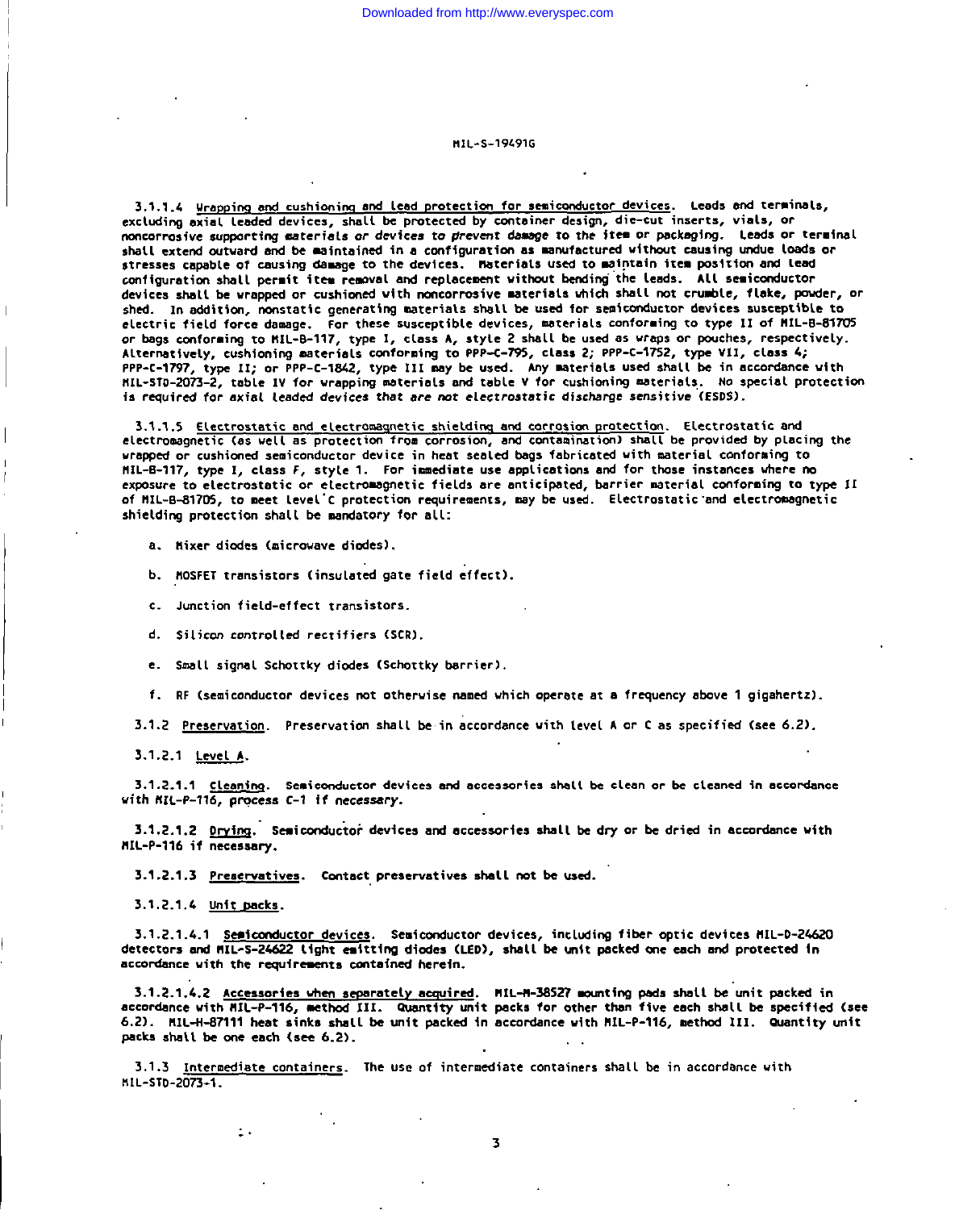### H1L-S-19491G

3.1.4 Packing. Packing shall be level A, B, or C as specified (see 6.2).

3.1.4.1 Packing and unitization or palletization. Packing and unitization or palletization shall conform to the requirements of MIL-STD-2073-1 for the level cited. When the quantity of a stock numbered item being shipped level A to a single destination comprises a shipping container whose volume is less than 1 cubic foot (.02832 cubic meter) and weight is less than 25 pounds (11.3398 kilograms), packing shall be as specified for Level B.

3.1.5 Marking.

3.1.5.1 Military. In addition to any special marking required by the contract or order, marking for tevels A, B, and C shall be in accordance with the requirements of MIL-STD-129 and, when applicable, as specified in 3.1.5.1.1.

3.1.5.1.1 Special requirements. When required by the contract or order, containers shall be marked as specified.

3.1.5.1.1.1 Electrostatic discharge sensitive (ESDS) electronic devices. Unit, intermediate, and exterior packs containing ESDS devices susceptible to damage from electric field forces (see MIL-HDBK-263 for definition of electric field) shall be marked in accordance with MIL-STD-129 requirements.

3.1.5.1.1.2 MIL-S-19500 semiconductor devices, additional marking. The unit packs of those semiconductor devices acquired in conformance with MIL-S-19500, shall be additionally marked with the following:

- a. JAN prefix.
- b. Type designation.
- c. Manufacturer's designating symbol.
- d. Assembly plant code.
- e. Lot identification code.
- f. Inspection date.
- g. Reinspection date (if reinspection is applicable).
- h. Country of origin.

Serialization may be included as a serialization range of individual serialized devices.

3.1.6 Civil agencies. When specified in the contract or order (see 6.2), the marking of domestic shipments for civil agencies shall be in accordance with FED-STD-123.

3.1.7 First article and quality conformance inspections. First article and quality conformance inspections and test shall be required as specified in 4.4 and 4.5, respectively. Samples for these tests shall be furnished in accordance with the procedures outlined in 4.4 and 4.5. The performance of the visual and dimensional inspections, rough handling tests, and leakage tests shall conform to the inspections and tests outlined in 4.6.1, 4.6.2.1, and 4.6.2.2, respectively.

3.1.7.1 Functional requirements.

 $\mathbf{L}$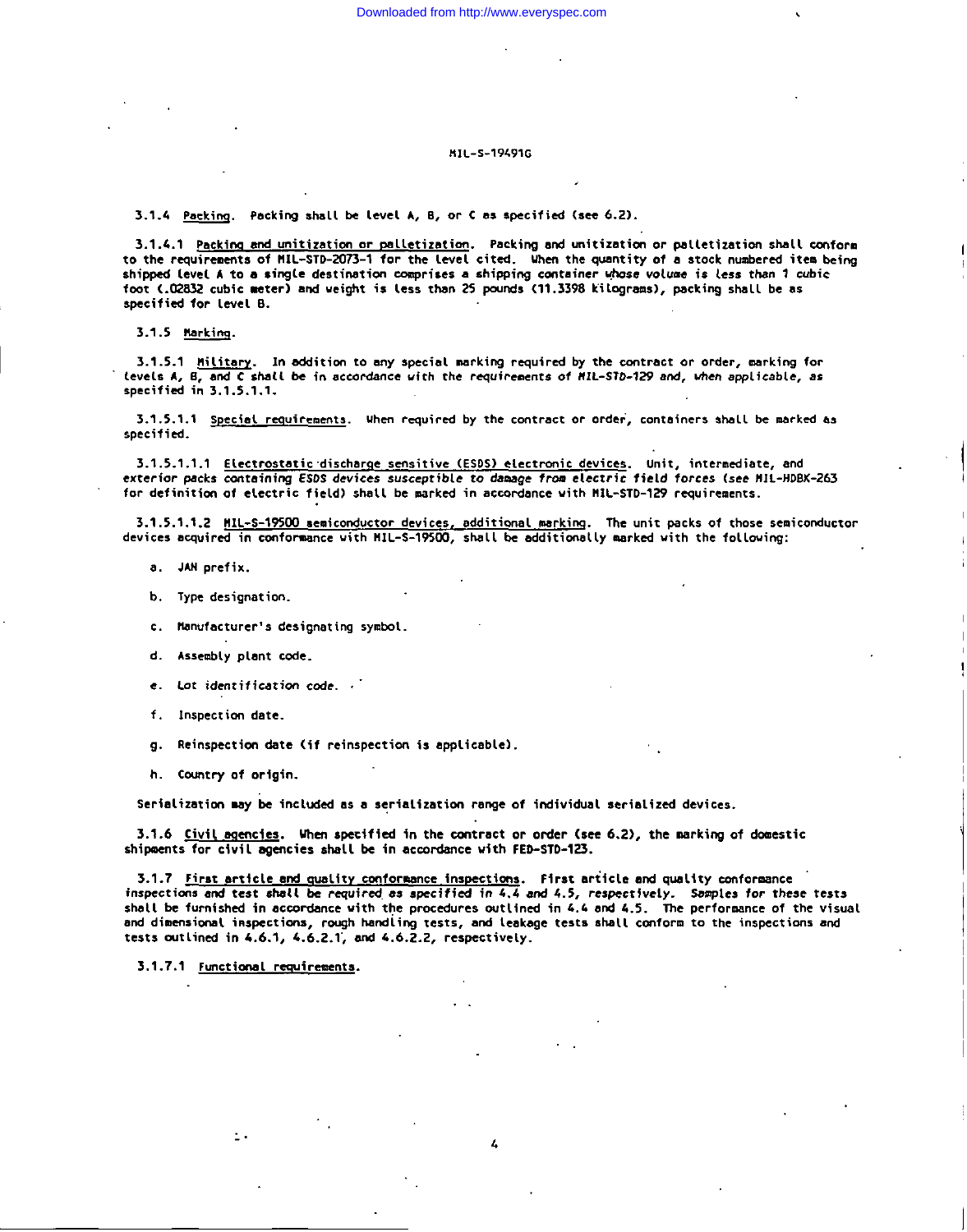## MIL-S-194916

3.1.7.1.1 Rough handling test (when specified, see 6.2). When packs have been tested in accordance with 4.6.2.1, all material and components comprising each pack shall be free from damage or evidence of displacement which might affect the use of the preservation method or pack. The semiconductor devices and associated accessories within the tested packs shall show no visible signs of damage. When specified in the contract (see 6.2), functional tests in accordance with the group A inspection requirements of the commodity specification shall be conducted on those semiconductor devices subjected to the rough handling test to determine freedom from operational malfunction. The examination of the devices tested under this group A inspection shall be in accordance with the visual and mechanical inspection requirements specified in method 2071 of MIL-STD-750 or the commodity specification.

3.1.7.1.2 Leakage test (when applicable). When a barrier enclosed unit pack has been tested in accordance with 4.6.2.2, there shall be no evidence of moisture within the unit pack.

3.1.7.1.3 Workmanship. The quality of workmanship shall assure acceptance of the completed preservation, packing, and marking requirements in accordance with the inspections specified in section 4.

### 3.2 Shipments to non-Government activities.

3.2.1 Non-ESD sensitive semiconductor devices. Shipments to original equipment manufacturers (OEM) and packaging distributors shall be in accordance with good commercial practices.

3.2.2 ESD sensitive semiconductor devices. Shipments of ESD sensitive semiconductor devices to OEM's and packaging distributors shall conform to the requirements as shown in table I and 3.1.1.5.

3.2.2.1 <u>Packaging material surface resistivity</u>. Tape and reel, waffle pack, and other type carriers used in packaging shall have a surface resistivity of less than  $10^{12}$  ohms per square.

3.2.2.2 Container. Tape and reel, waffle pack, and other type carriers used in packaging, if required, shall be placed in a bag conforming to MIL-8-117, type I, class A, style 2 or class F, style 1 using barrier material conforming to MIL-8-81705 type I, II, or III as specified (see 6.2.2).

4. QUALITY ASSURANCE PROVISIONS

 $\mathbf{I}$ .

4.1 Responsibility for inspection. Unless otherwise specified in the contract or purchase order (see 6.2), the contractor is responsible for the performance of all inspection requirements (examinations and tests) as specified herein. Except as otherwise specified in the contract or purchase order, the contractor may use his own or any other facilities suitable for the performance of the inspection requirements specified herein, unless disapproved by the Government. The Government reserves the right to perform any of the inspections set forth in this specification where such inspections are deemed necessary to ensure supplies and services conform to prescribed requirements.

4.1.1 Responsibility for compliance. All items shall meet all requirements of section 3. The inspection set forth in this specification shall become a part of the contractor's overall inspection system or quality program. The absence of any inspection requirements in the specification shall not relieve the contractor of the responsibility of ensuring that all products or supplies submitted to the Government for acceptance comply with all requirements of the contract. Sampling inspection, as part of manufacturing operations, is an acceptable practice to ascertain conformance to requirements, however, this does not authorize submission of known defective material, either indicated or actual, nor does it commit the Government to accept defective material.

4.1.2 Test equipment and inspection facilities. Test and measuring equipment and inspection facilities of sufficient accuracy, quality, and quality to permit performance of the required inspection shall be established and maintained by the contractor. The establishment and maintenance of a calibration system to control the accuracy of the measuring and test equipment shall be in accordance with MIL-STD-45662.

4.1.3 Inspection conditions. All inspections shall be performed in accordance with the test conditions specified in the general requirements of MIL-STD-202.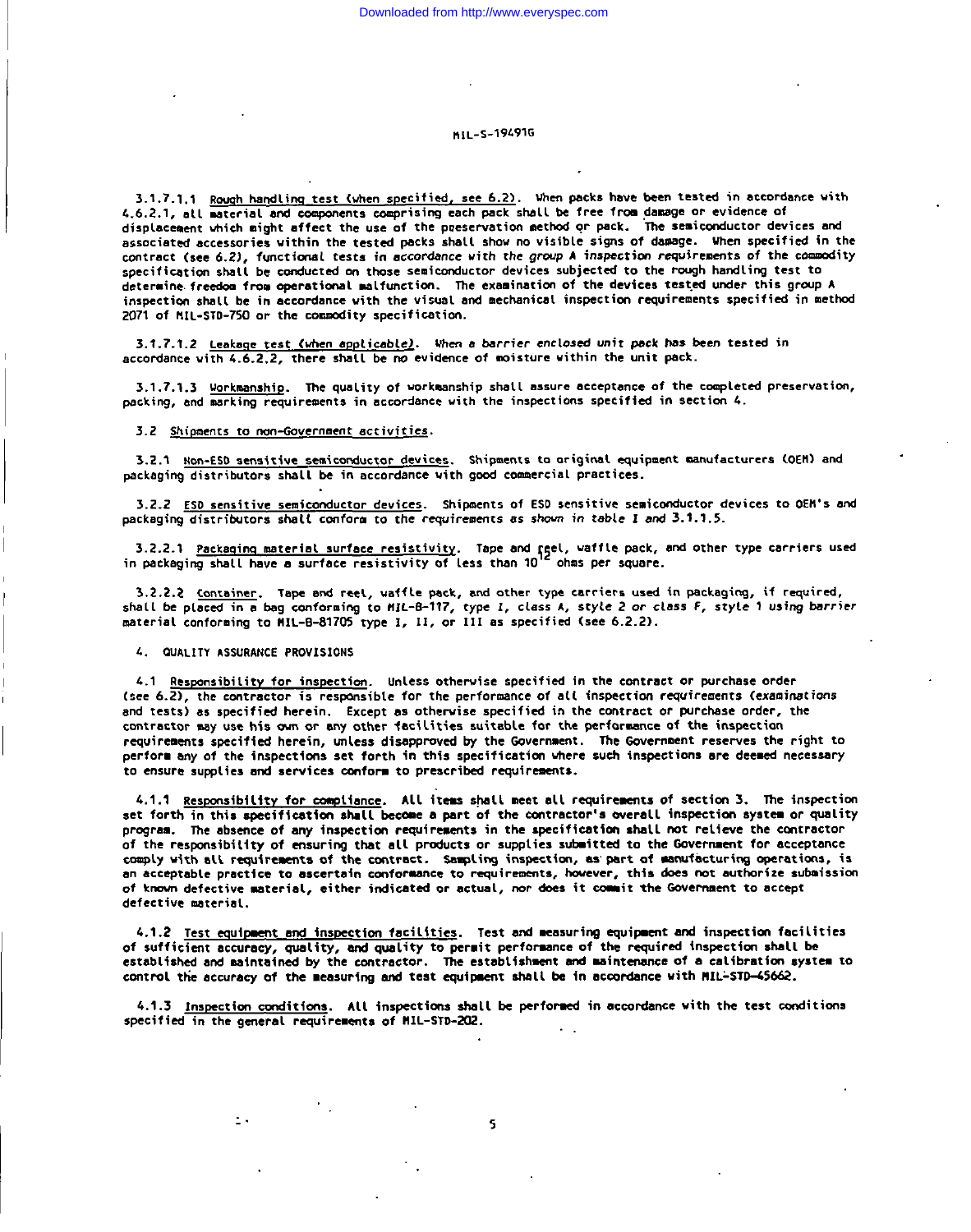### MIL-S-19491G

| MIL-S-19500                  | Physical<br>protection                                                                     | Bag material/<br>construction | Marking          | Part<br>outline       |
|------------------------------|--------------------------------------------------------------------------------------------|-------------------------------|------------------|-----------------------|
| 1/                           | Class 1 ESD sensitive                                                                      |                               |                  |                       |
|                              |                                                                                            |                               |                  |                       |
| Diodes:<br>Mixer (microwave) | 21                                                                                         | 127                           | 2/               |                       |
| /128                         | luse materials with                                                                        | Tape and reel                 | See 3.1.5        |                       |
| /130                         |                                                                                            |                               |                  | <b>I Coaxial</b>      |
| /183                         | surface resistivity  urapped in MIL-<br> less than 10 <sup>12</sup> ohms  B-81705, type I, |                               |                  | Coaxial               |
| /186                         | per square                                                                                 | 11, or 111 ma-                |                  | Coaxial               |
| /191                         |                                                                                            | terial, if re-                |                  |                       |
| 1232                         |                                                                                            | lguired                       |                  | Coaxial               |
| /233                         |                                                                                            | (see 6.2.2);                  |                  |                       |
| /234                         |                                                                                            | waffle and tube               |                  | Coaxial               |
| /238                         |                                                                                            | packs made of or ,            |                  | iCoaxial              |
| /250                         |                                                                                            | wrapped in                    |                  |                       |
| 7321                         |                                                                                            | MIL-8-81705,                  |                  | Coaxial               |
| 7322                         |                                                                                            | type I, II, or                |                  | <i><b>Coaxial</b></i> |
| 7334                         |                                                                                            | III material, if              |                  | Coaxial               |
| /352                         |                                                                                            | required (see                 |                  | Coaxial               |
| 7353                         |                                                                                            | 16.2.2); bag or               |                  | Coaxial               |
| /362                         |                                                                                            | box wrapped in                |                  | Coaxial               |
| /364                         |                                                                                            | IHIL-B-81705,                 |                  |                       |
|                              |                                                                                            | type I, II, or                |                  |                       |
|                              |                                                                                            | III material, if              |                  |                       |
|                              |                                                                                            | required (see                 |                  |                       |
|                              |                                                                                            | 16.2.2)<br>$\sim$             |                  |                       |
| Schottky                     |                                                                                            |                               |                  |                       |
| barrier                      |                                                                                            |                               |                  |                       |
| 7553                         | Same as mixer                                                                              | Same as mixer                 | See 3.1.5   DO4  |                       |
| /554                         |                                                                                            |                               |                  | J DOS                 |
| /567                         |                                                                                            |                               |                  | l oos                 |
| Thyristor:                   |                                                                                            |                               |                  |                       |
| Silicon Controlled           |                                                                                            |                               |                  |                       |
| Rectifier(SCR)               |                                                                                            |                               |                  |                       |
| /108                         | Same as wixer                                                                              | Same as mixer                 | See 3.1.5   TO48 |                       |
| /168                         |                                                                                            |                               |                  | I TO64                |
| /198                         |                                                                                            |                               |                  |                       |
| /203                         |                                                                                            |                               |                  | T0208ma               |
| .7204                        |                                                                                            |                               |                  | í TO94                |
| -7276                        |                                                                                            |                               |                  | 305 ו                 |
| /280                         |                                                                                            |                               |                  | 1 TO94                |
| -7372                        |                                                                                            |                               |                  |                       |
| - 7386                       |                                                                                            |                               |                  |                       |
| /419                         |                                                                                            |                               |                  | 11018                 |
| /513                         |                                                                                            |                               |                  | I TO18                |
| Transistor:                  |                                                                                            |                               |                  |                       |
| Junction                     |                                                                                            |                               |                  |                       |
| field-effect                 |                                                                                            |                               |                  |                       |
| /292                         | Same as mixer                                                                              | Same as mixer                 | $ $ See 3.1.5    |                       |
| /294                         |                                                                                            |                               |                  |                       |
| /295                         |                                                                                            |                               |                  |                       |
|                              |                                                                                            |                               |                  |                       |

## TABLE I. Shipments to non-Government facilities.

 $\mathcal{S}^{\mathcal{S}}$ 

See footnotes at end of table.

 $\ddot{\zeta}$  .

 $\ddot{\mathbf{6}}$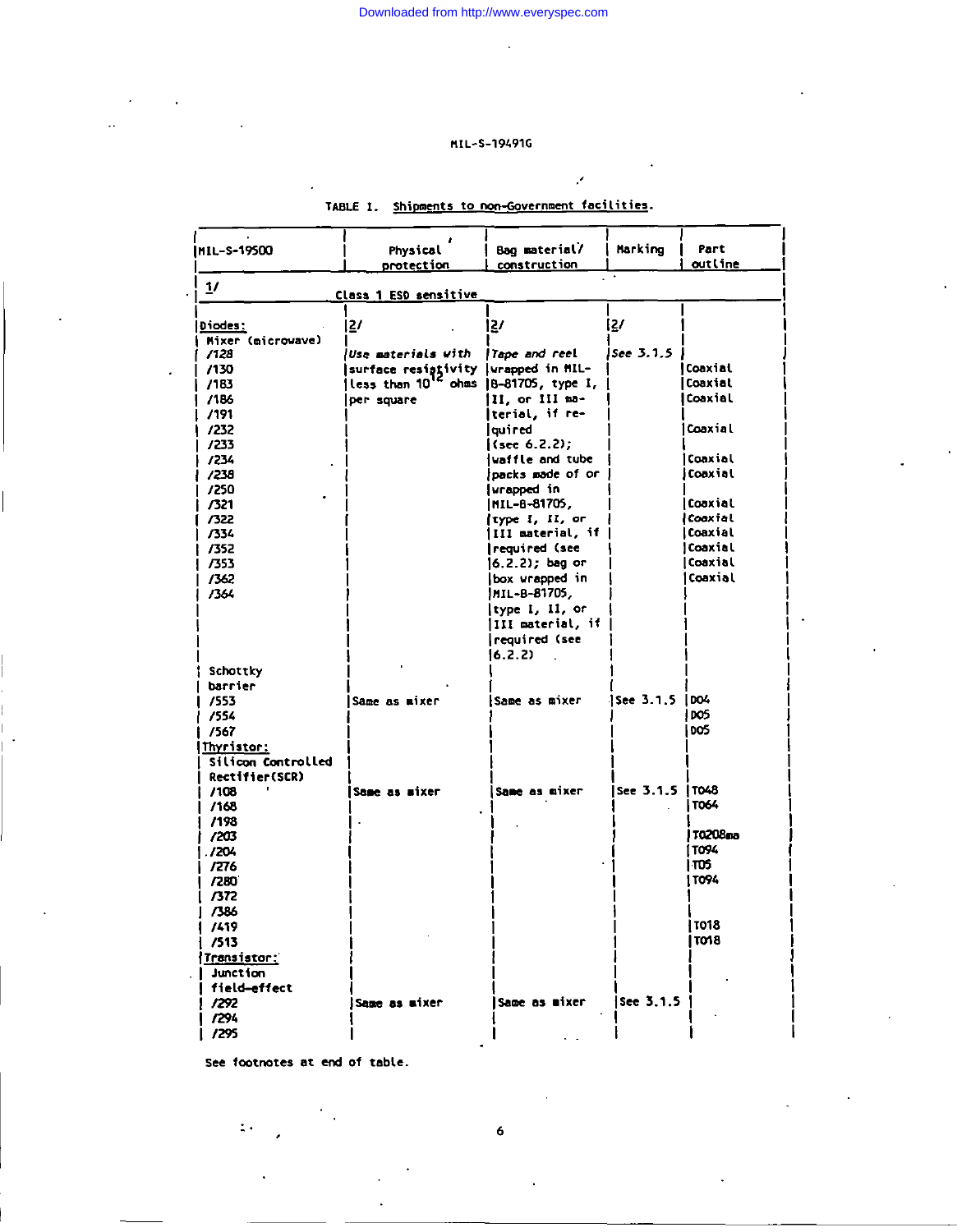l.

## MIL-S-19491G

| MIL-S-19500   | Physical<br><u>protection</u> | Bag material/<br>construction | Marking          | Part<br>outline |
|---------------|-------------------------------|-------------------------------|------------------|-----------------|
| 1/            | Class 1 ESD sensitive         |                               |                  |                 |
| /295          |                               |                               |                  |                 |
| /296          | $\mathbf{E}'$                 | $\mathbf{E}$                  | <u> 2</u>        |                 |
| /375          |                               |                               |                  | TO72            |
| /378          |                               |                               |                  | 1 то72          |
| /385          |                               |                               |                  | TO18            |
| 7428          |                               |                               |                  | 1 TO72          |
| 7430          |                               |                               |                  | TO71            |
| /431          |                               |                               |                  | TO18            |
| /476          |                               |                               |                  | 1018            |
| 7571          |                               |                               |                  | TO72            |
| 1579          |                               |                               |                  | 10 I P          |
| <b>MOSFET</b> |                               |                               |                  |                 |
| 1542          | <b>Same as mixer</b>          | Same as mixer                 | See 3.1.5   TO3  |                 |
| 7543          |                               |                               |                  | <b>TO3</b>      |
| 1547          |                               |                               |                  | 11039           |
| /555          |                               |                               |                  | 11039           |
| /556          |                               |                               |                  | 11039           |
| 7557          |                               |                               |                  | 1039            |
| 1 1562        |                               |                               |                  | TO3             |
| /563          |                               |                               |                  | T0205AF         |
| 1564          |                               |                               |                  | 11039           |
| 7565          |                               |                               |                  | T03 and T039    |
| /566          |                               |                               |                  | TO3 and TO39    |
| /568          |                               |                               |                  | TO61            |
| /569          |                               |                               |                  | TO66            |
| /570          |                               |                               |                  | TO39            |
| /591          |                               |                               |                  | 1103.           |
| /592          |                               |                               |                  | TO254           |
| /593          |                               |                               |                  | TO254           |
| /594          |                               |                               |                  | TO3             |
| /596          |                               |                               |                  | 1 TO2S4         |
| 1 RF          |                               |                               |                  |                 |
| 7301          | Same as mixer                 | Same as mixer                 | See 3.1.5   TO72 |                 |
| 7341          |                               |                               |                  | 1 тозя          |
| /343          |                               |                               |                  | TO72            |
| /398          |                               |                               |                  | 1039            |
| /426          |                               |                               |                  | TO72            |
| 1442          |                               |                               |                  |                 |
| 7453          |                               |                               |                  | l TO39          |
| /522          |                               |                               |                  | T0244           |
| /584          |                               |                               |                  |                 |
|               |                               |                               |                  |                 |

## TABLE I. Shipments to non-Government facilities - Continued.

×

1/ All semiconductor devices not defined in table I shall be preserved and packaged as defined in 6.2.2 herein. The packaging warking shall be as defined in 3.1.5.

2/ The first requirement cited for each device type shall apply to the remaining detail specifications in this column, except as noted.

 $\mathbb{E}[\cdot]$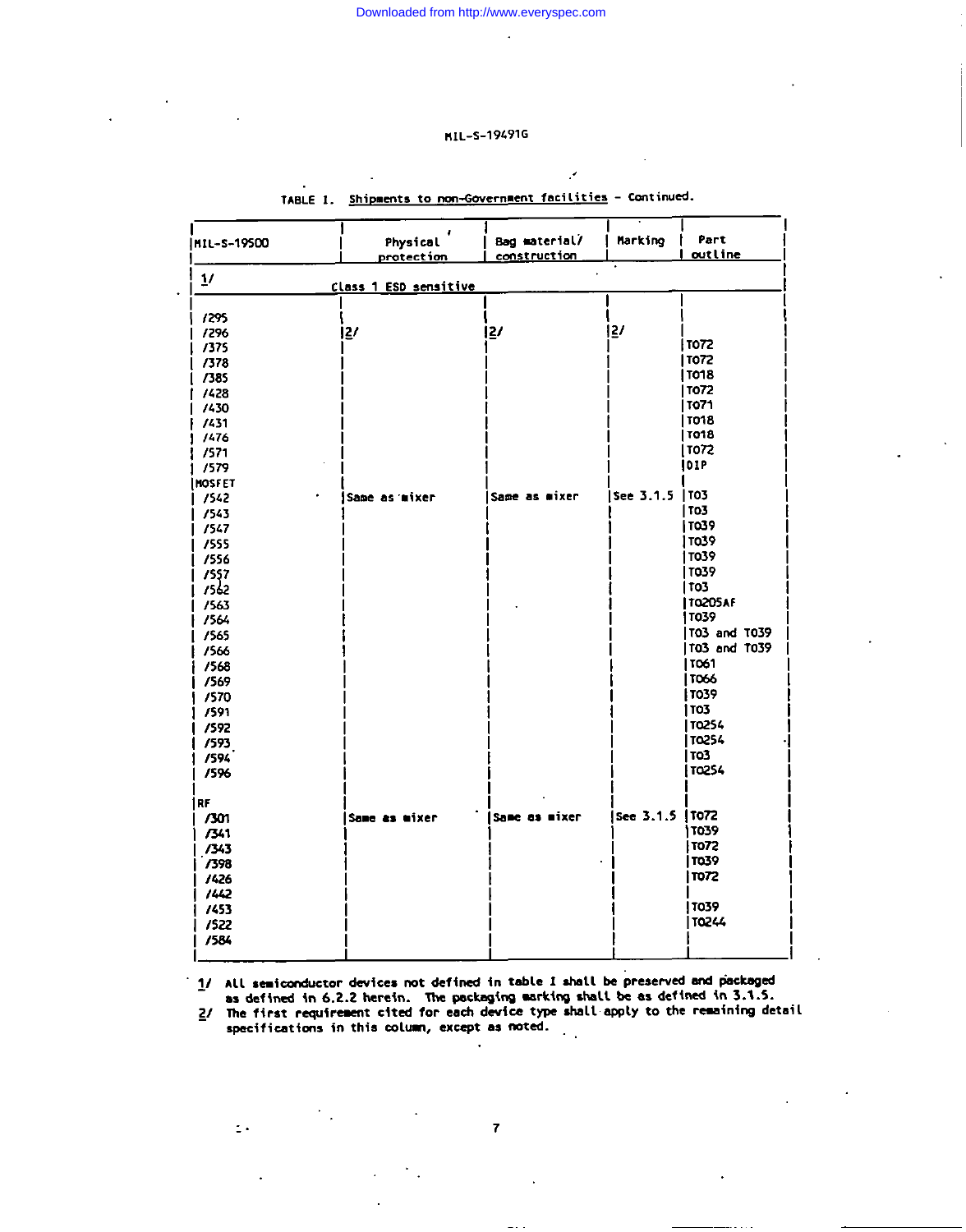### HIL-S-19491G

- 4.2 Classification of inspections. The inspections specified herein are classified as follows:
	- a. Materials inspection (see 4.3).
	- b. First article inspection (see 4.4).
	- c. Quality conformance inspection (see 4.5).

4.3 Materials inspection. Materials inspection shall consist of certification supported by verifying data that the materials used are in accordance with the applicable requirements specified herein.

4.4 First article inspection. When specified (see 6.2), first article inspection shall be performed by the contractor, after award of contract and prior to production at a time and location acceptable to the Government. First article inspection shall not be required:

- a. When there have been no changes in material, processes, or packaging design that will adversely affect the item protection since the last recorded inspection.
- b. When the acquisition activity waives requirements for first article inspection.
- c. When level C protection is specified.
- d. When prior successful inspection was conducted on a like item and pack (subject to approval of the administrative contracting officer).

4.4.1 Sample size. One sample unit consisting of a level A or level B, as applicable, fully packed shipping container shall be submitted for first article inspection. The sample for the rough handling test shall consist of the pack selected for the first article inspection. The sample for the leakage test shall be five unit packs selected at random for the first article exterior (shipping container).

4.4.2 Inspection routine. The sample shall be subjected to the inspections specified in tables II and III. The leakage test, when applicable, shall follow the rough handling test.

4.4.3 Failures. One or more failures shall be cause for refusal to grant first article approval.

4.4.4 Resubmission of first article sample. If the sample fails to pass first article inspection, the contractor shall change the preservation and packing processes to correct the cause of the deficiency. First article inspection shall be performed on a corrected sample to prove that the corrective action is acceptable.

| Packaging materials not conforming to<br> 3.1.1.4, 3.1.1.5,  <br>-4.6.1<br>and $3.2.2$<br>referenced specification requirements<br>Insufficient field force protection<br> 3.1.1.4, 3.1.1.5,<br>and 3.2.2<br>(shielding)<br>[3.1.1.4, 3.1.1.5]<br>Punctured or improperly fabricated<br>and 3.2.2<br>barrier bag<br>13.1.2.1.1<br>Unclean or improperly cleaned items<br>Incorrect preservation method<br>13.1.2<br>Wrong quantity per unit pack<br>13.1.2.1.4.1 and<br>3.1.2.1:4.2<br>13.1.3<br>Nonusable or incorrect applications of<br>intermediate containers<br>3.1.4<br>Improper box closures<br>Omitted, incorrect, or illegible marking 13.1.5 | Major defects | Requirement<br>paragraph | <b>Nethod</b><br>paragraph |
|---------------------------------------------------------------------------------------------------------------------------------------------------------------------------------------------------------------------------------------------------------------------------------------------------------------------------------------------------------------------------------------------------------------------------------------------------------------------------------------------------------------------------------------------------------------------------------------------------------------------------------------------------------|---------------|--------------------------|----------------------------|
|                                                                                                                                                                                                                                                                                                                                                                                                                                                                                                                                                                                                                                                         |               |                          |                            |
|                                                                                                                                                                                                                                                                                                                                                                                                                                                                                                                                                                                                                                                         |               |                          |                            |
|                                                                                                                                                                                                                                                                                                                                                                                                                                                                                                                                                                                                                                                         |               |                          |                            |
|                                                                                                                                                                                                                                                                                                                                                                                                                                                                                                                                                                                                                                                         |               |                          |                            |
|                                                                                                                                                                                                                                                                                                                                                                                                                                                                                                                                                                                                                                                         |               |                          |                            |
|                                                                                                                                                                                                                                                                                                                                                                                                                                                                                                                                                                                                                                                         |               |                          |                            |
|                                                                                                                                                                                                                                                                                                                                                                                                                                                                                                                                                                                                                                                         |               |                          |                            |
|                                                                                                                                                                                                                                                                                                                                                                                                                                                                                                                                                                                                                                                         |               |                          |                            |
|                                                                                                                                                                                                                                                                                                                                                                                                                                                                                                                                                                                                                                                         |               |                          |                            |

TABLE II. Visual and dimensional inspections.

a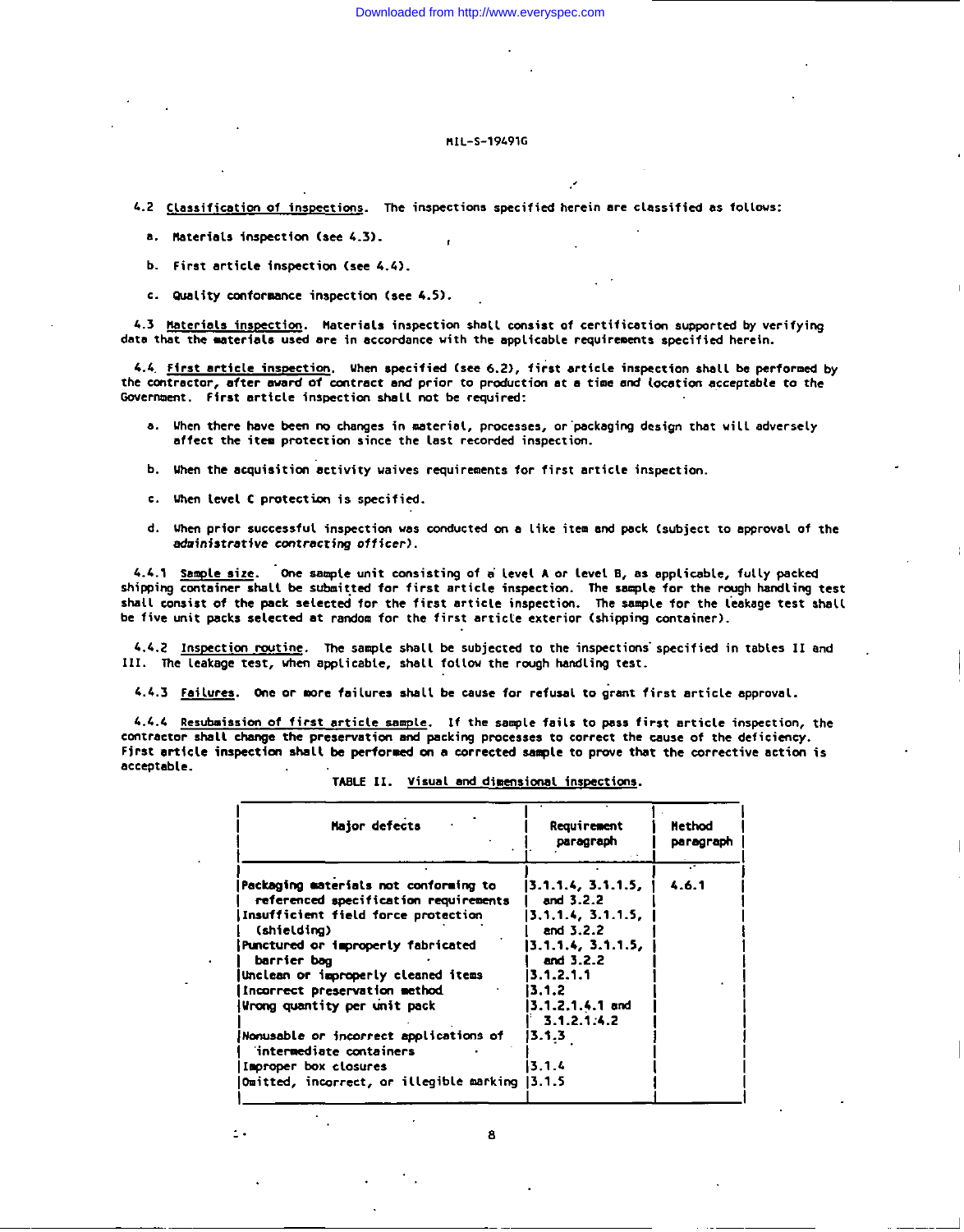### MTL-S-194916

### TABLE III. Functional inspections.

| Major defects                   | Requirement<br> paragraph . | <b>Method</b><br>paragraph |
|---------------------------------|-----------------------------|----------------------------|
| Rough handling (when specified) | 13.1, 7.1.1                 | 4.6.2.1                    |
| (Leakage (when applicable)      | 13.1.7.1.2                  | 4.6.2.2                    |

4.5 Quality conformance inspection. This inspection shall consist of the inspections and tests specified in tables II and III, respectively.

4.5.1 Shipments to Government activities.

4.5.1.1 Inspection Lot. An inspection lot, as far as practicable, shall consist of unit or exterior (shipping) packs produced under essentially the same conditions and offered for inspection at one time. For the purpose of selecting samples to be inspected and tested for compliance with the requirements of this specification, either items in process or completed packs except as stated herein, may be combined into lots without regard to individual items, contracts, or the quantities therein. Unit packs of the same size and made from the same packaging materials may be grouped together except when item complexity, item value, or the complexity of the preservation method varrants that the inspection of such items be performed on a separate basis. A separate application of the sampling or inspection procedure shall be made on these items. The combination of the items to be subjected to inspection shall be determined by either the Government or the contractor, subject to the approval of the Government.

4.5.1.2 Visual and dimensional inspection. Visual and dimensional inspection shall consist of those inspections specified in table II.

4.5.1.3 Sample plan. A sample of five packages shall be randomly selected. If one or more defects are found, the inspection lot shall be screened and the defective packages removed. A new sample of five packages shall be randomly selected. If any of the defects are found in the second sample, the inspection lot shall be rejected and shall not be supplied as in compliance with this specification.

4.5.1.4 Rejected lots. If an inspection lot is rejected, the contractor may rework it to correct the defects, or screen out the defective units, and resubmit for reinspection. Resubmitted lots shall be inspected using tightened inspection. Such lots shall be separate from new lots, and shall be clearly identified as reinspected lots.

4.5.1.5 Disposition of sample units. Sample units which have passed all the inspections specified in table II may be delivered on the contract, provided the lot is accepted

4.5.2 Shipments to non-Government facilities. Shipments to non-Government facilities shall be for visual and dimensional inspections specified in table II.

4.5.3 Functional inspection. Functional inspection shall consist of the tests specified in table III.

4.5.3.1 Sampling plan. Sampling plan shall be as follows:

- a. One sample unit for the rough handling test shall be selected whenever the design of the item or package is changed.
- b. For unit packs requiring waterproof or water-vaporproof barriers, five sample units for the leakage test shall be selected daily at random from the first lot processed each day. Five additional samples shall be selected at random from the day's total production.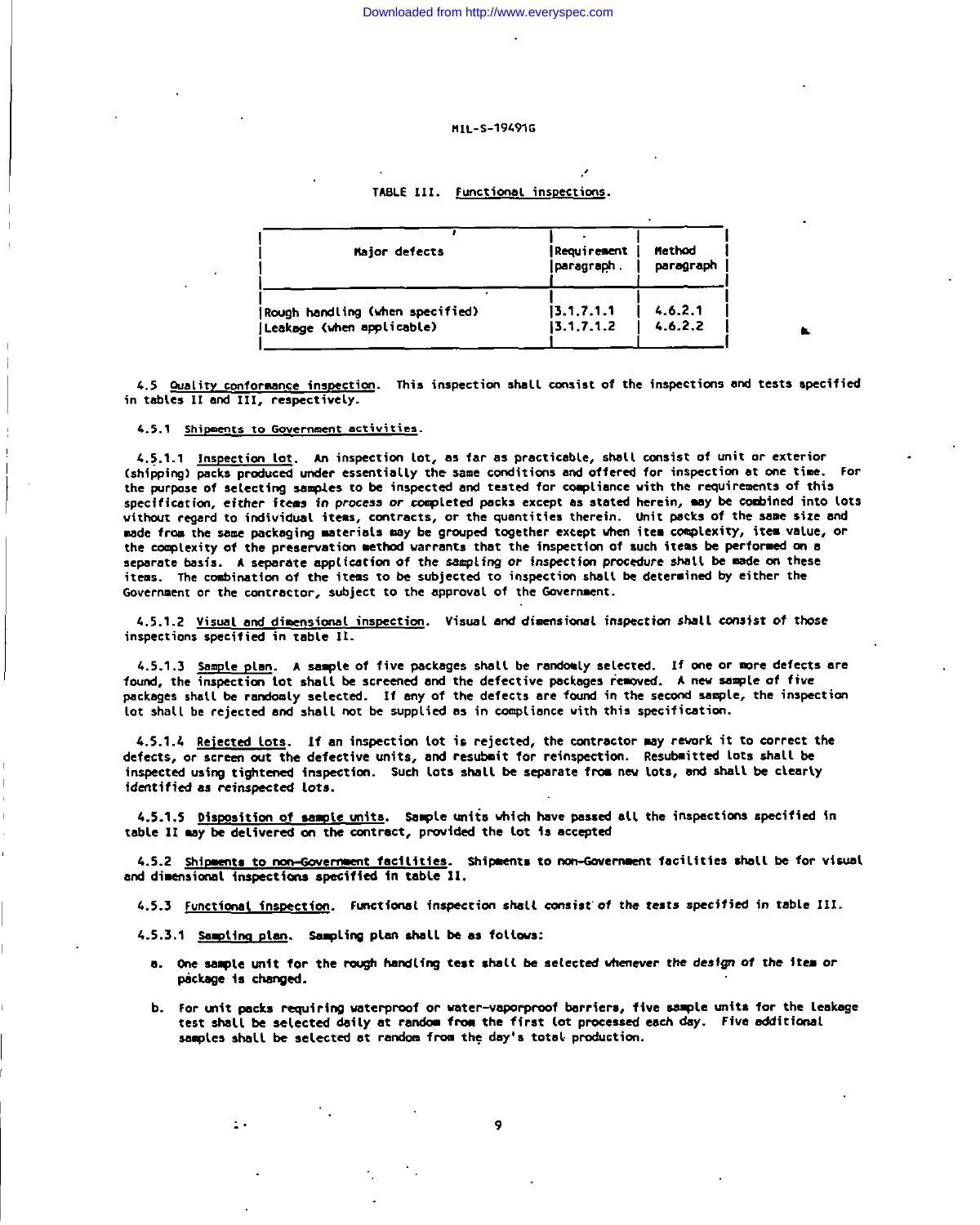### HTI-S-19491G

c. The leakage test shall be performed following the rough handling test on unit packs requiring waterproof or water-vaporproof barriers. Five sample units or the number of units contained within the shipping container (if less than five) shall be selected.

4.5.3.2 Failures. One or more failures shall be cause for rejection of the lot.

4.5.3.3 Disposition of sample units. Sample units which have passed the inspections specified in table III may be delivered on the contract if the lot is accepted and opened packs have been reprocessed.

4.5.3.4 Moncompliance. If a sample fails to pass the inspections specified in table III, the contractor shall take corrective action on the materials or processes or both, as warranted, on all unit, intermediate, and exterior (shipping) packs which can be corrected and which were processed under essentially the same conditions, with essentially the same materials, and which are considered subject to the same failure. Acceptance of the unit, intermediate, and exterior packs shall be discontinued until corrective action has been taken and the applicable inspections specified in table III have been repeated on additional sample units. All inspections or the inspection which the original sample failed shall be at the option of the Government. Inspections specified in table III may be reinstituted; however, final acceptance shall be withheld until the reinspection in accordance with table III has shown that the corrective action was successful. In the event of failure after reinspection, information concerning the failure and corrective action taken shall be furnished to the administrative contracting officer.

4.6 Nethods of inspection and tests.

4.6.1 Visual and dimensional inspections. Units, intermediate, and exterior packs shall be examined to verify that the materials, designs, methods, physical limitations, marking, and workmanship are in accordance with the applicable requirements (see 3.1 through 3.2).

4.6.2 Functional tests.

4.6.2.1 Rough handling. Packs shall be subject to the applicable rough handling tests and the interpretation of results or cause for rejection as specified in 3.1.7.1.1 and MIL-P-116.

4.6.2.2 Leakage. When a waterproof or water-vaporproof barrier is required, the unit pack shall be subjected to the applicable leakage test and interpretation of results specified in 3.1.7.1.2 and MIL-P-116.

5. PACKAGING

This section is not applicable to this specification.

6 NOTES

(This section contains information of a general or explanatory nature that may be helpful, but is not mandatory.)

6.1 Intended use. The preservation, packing, and marking specified herein are intended for direct. shipments to the Government and to original equipment manufacturers (OEN) and packaging distributors. Unless otherwise designated, the general requirements (3.1.1) and marking requirements (3.1.5) are applicable for the shipment of semiconductors and accessories to Government activities only.

6.2 Acquisition requirements.

 $\mathbf{r}$ .

6.2.1 Shipments to Government activities. Acquisition documents must specify the following:

- a. Title, number, and date of the specification.
- b. Issue of DODISS to be cited in the solicitation, and if required, the specific issue of individual documents referenced (see 2.1).
- c. Levels of preservation and packing (see 3.1.2 and 3.1.4).
- d. Quantity per unit pack, if other then specified (see 3.1.2.1.4.1 and 3.1.2.1.4.2).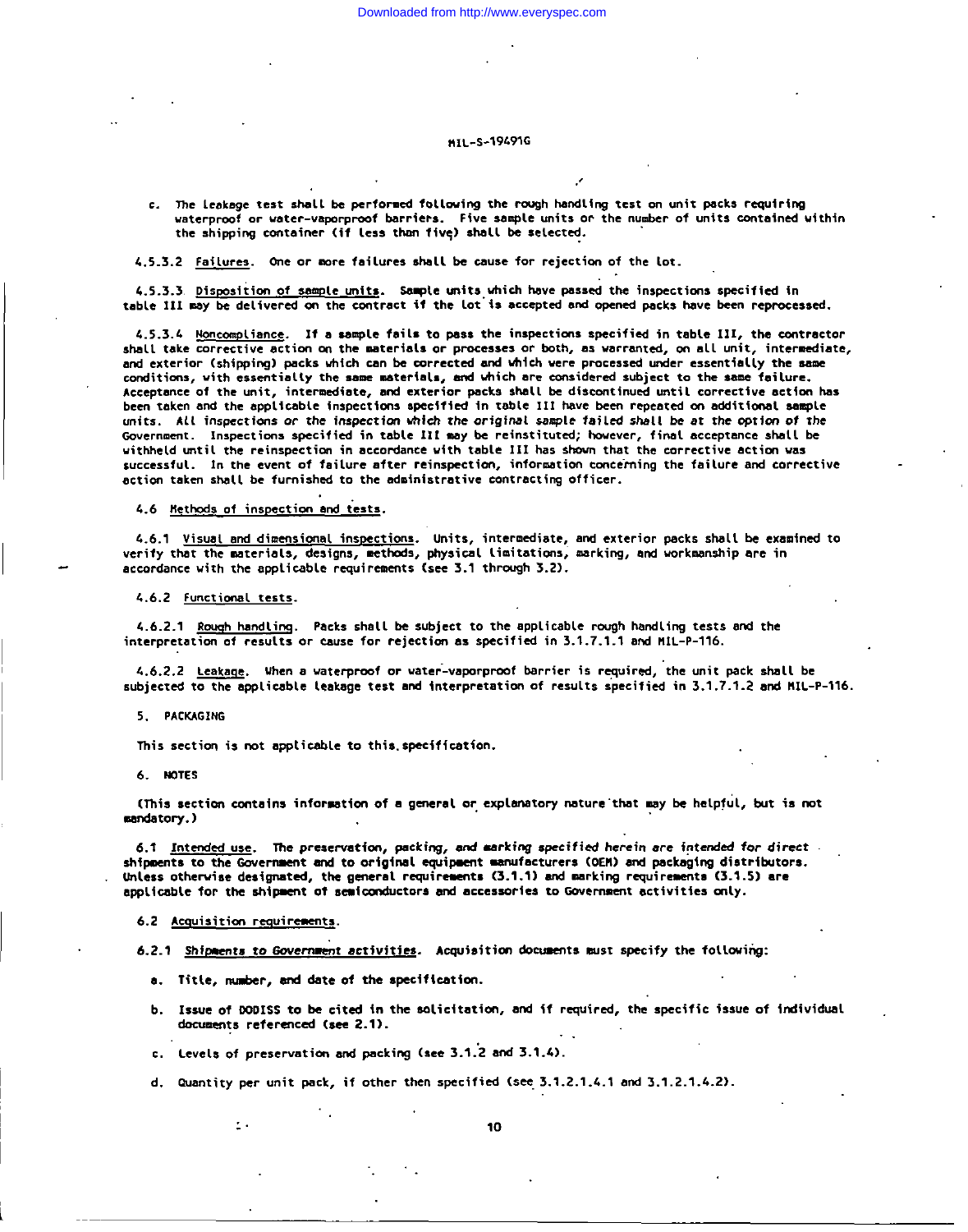### **HrL-s-19@lG**

,,

- $e$ . Method of preservation, if other than that specified (see 3.1.2).
- **f. If a unit{zcd lmd is mt required for s~i~t to one destination \* total quantities are equal to 40 cubic feet (1.1328 cubic meters) or mre (ses 3.1.4.1).**
- **g. Uhether my other standard m special Mrkinj ~s required (sce,3 ,1.5).**
- **h. lf FEC-STO-123 i? required for civil agency nrkf~ <see 3.1.6).**
- **i. If a r.aqh"h.mdling test fs required (see 3.1.7 .l.1).**
- **j. If .e.~cmductor dev~ces fmctiaml tests are requ~red (see 3.1.7.1).**
- **k. If the cmtractor is not respmsible for rhe performance of all i.spectim requirements (see 4.1),**
- **1. If first article inspection is not required (see 4.4).**
- **6.2.2 Shi menrs to mn-mvern.aenr activities. Acquisitim documents should specify the follcming:**
	- **a.** Title,  $\mathsf{number}_{\ell}$  and date of the specification.
	- b. Issue of DODISS to be cited in the solicitation, and if required, the specific issue of individu **de.wuents referenced (see 2.1).**
	- c. Levels of preservation and packing and specify the packaging material to be used if the item is an **ESOS device (see 3.2.2.2 and I!lL-STD-ZQ?3).**
	- **d. Uhether my standard or special mrkings me required.**
	- ●**. Gumtity per mit psc.k.**

.,

I

i

**6.3** <u>Inspection for first article</u>. The sample pack submitted for first article inspection (whe **satisfactorily** *mrforred* **as smcificd in 4.4) will serve as the mcductim standard for subsequent packaging operations. "fie contractor shld inform the acquisition activity or the activity administering the** contract of the time and tocation of the inspection so that the Government representative will have an **OPPWt.nitY to witness the teats.**

6.4 Definition. A hermetic seal is defined as a fusion of metal to metal, glass to glass, or metal to **glass.**

**6.5 Wbiect tera (key wrd) listing.**

**,'. Electmstetfc dfschsqe Pmtectfm Environmental field force protection semiconductor device Diode Transistor Peckiq Physical protection Shielding Special mrking**

**6.6 Cham7eS from Prevlms fssue. Asterisks** ●**.-s nor ussd in thfs Pewisim to identify cbnges with respsct to ths previws i8sue, &s to ths extsnsfvsness of the chsngea.**